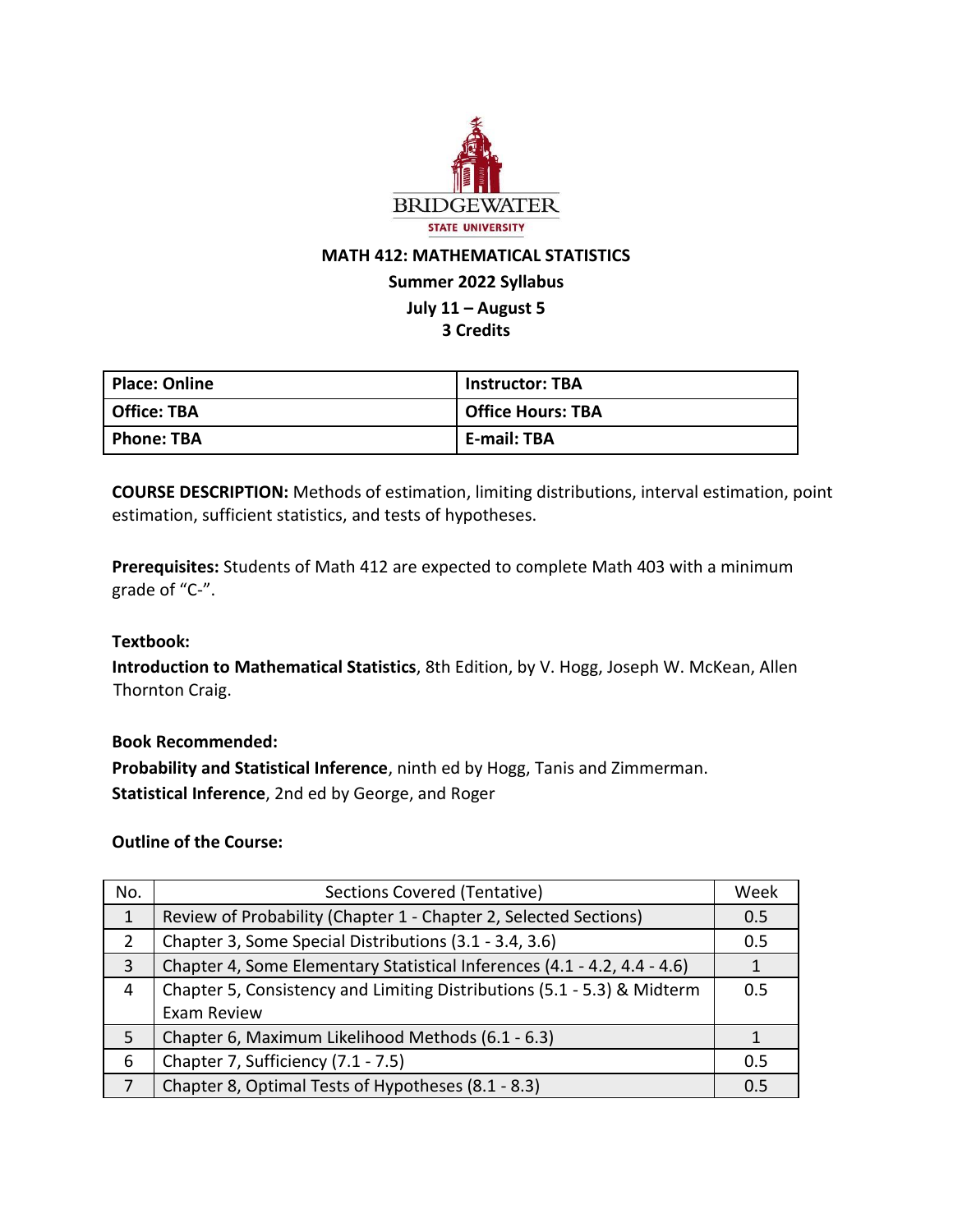#### **Learning outcomes**

Upon successful completion of this course, students will be conversant with

- Maximum likelihood estimation, likelihood ration test;
- Confidence intervals and hypothesis tests;
- Principle of Bayesian analysis and use it for parameter estimation and model selection;
- Theories of limiting distributions;
- Sufficient statistics;
- Software R for computing multiple statistical estimation and methods.

#### **Software: R**

R is a free, open-source software for statistical analysis and programming. Download R through [http://cran.r-project.org.](http://cran.r-project.org/)

The downloaded software is sufficient for use; yet R-Studio is recommended as a convenient editor for R, especially for beginners. Download R-Studio from

[http://www.rstudio.com/products/rstudio/download/.](http://www.rstudio.com/products/rstudio/download/) R-Studio does not run by itself. To use R-Studio you need to also install R.

#### **Attendance**

Attendance will be taken on a regular basis as studies have shown that students that attend class regularly are more likely to complete their courses successfully.

#### **Homework**

Students are expected to read relevant sections of the textbook prior to attending class. Written homework will be graded. Students may work together on homework, but each individual student is required to submit their own work. Homework will be collected in class at the beginning of the class period, due dates will be given in class, and are on posted on Blackboard. **Late assignments will not be accepted.**

#### **Blackboard**

Homework, grades and additional course content will be uploaded to [Blackboard.](https://bridgew.blackboard.com/) Make sure to check it regularly for updates.

#### **Midterm Exam**

You will take one midterm exam during the semester. The best possible preparation for them is regular **attendance** and completion of assigned **homework**. The exam is taken in class during class time. The midterm exam will be tentative on **TBA**.

#### **Final Exam**

The final exam will be according to the BSU final exam schedule.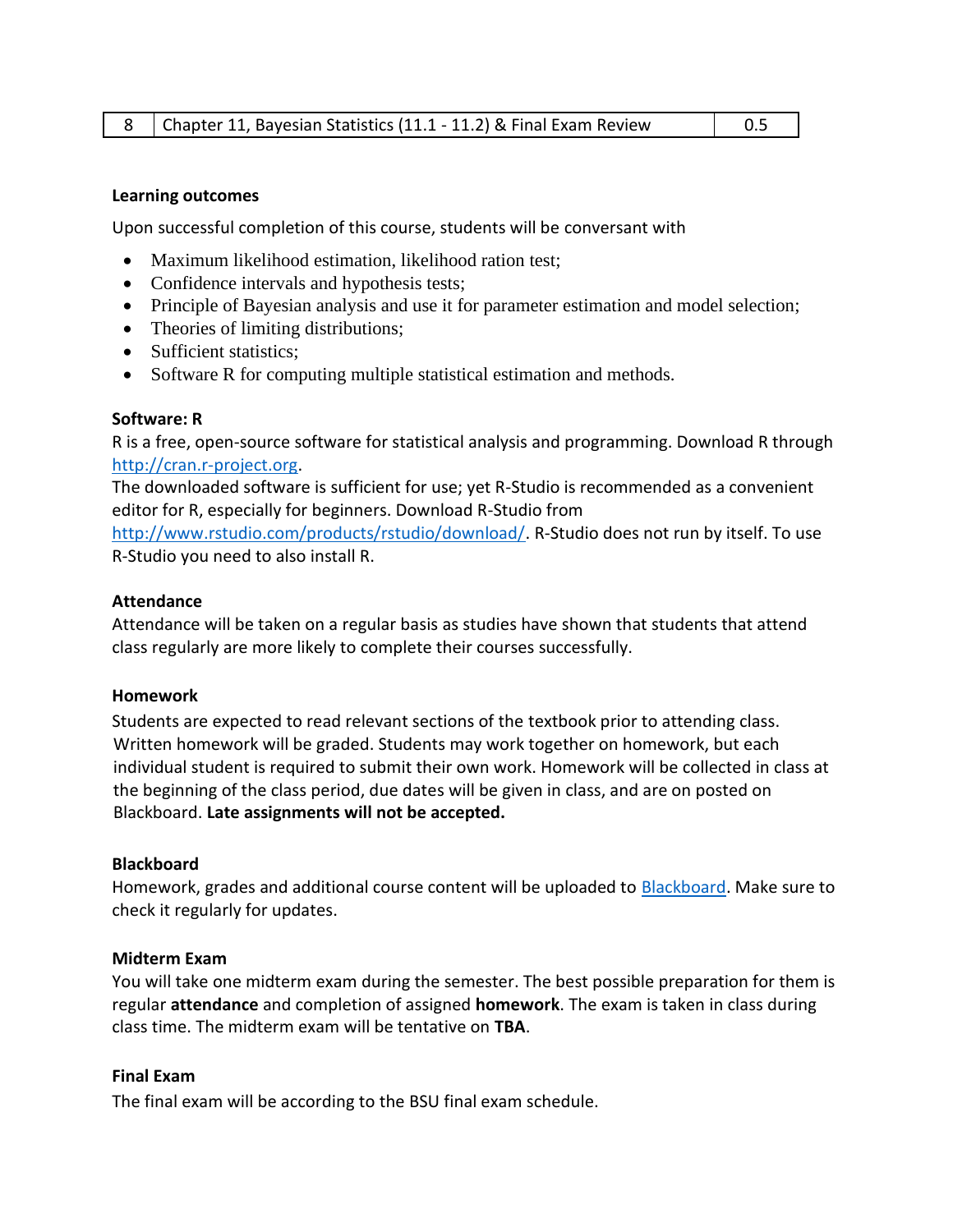#### **Grading Criteria**:

| <b>Final Exam</b> | 30% |  |
|-------------------|-----|--|
| Midterm Exam      | 25% |  |
| Homework          | 35% |  |
| Attendance        | 10% |  |

### **Grading Scale:**

Letter grades will be assigned as follows:

| A         | 93-100 | C    | 73-76     |
|-----------|--------|------|-----------|
| $A -$     | 90-92  | $C-$ | 70-72     |
| $B+$      | 87-89  | $D+$ | 67-69     |
| B         | 83-86  | D    | 63-66     |
| $B-$      | 80-82  | D-   | $60 - 62$ |
| $C_{\pm}$ | 77-79  | F.   | below 60  |

THE ACADEMIC [ACHIEVEMENT](https://my.bridgew.edu/departments/AAC/SitePages/Home.aspx) CENTER (AAC) provides students with academic services and resources that propel them toward successful and timely degree completion. With all services available online for the fall, the AAC is the largest hub of student academic services on campus. The AAC is comprised of four major support areas: [Academic](https://my.bridgew.edu/departments/AAC/SitePages/Academic%20Advising.aspx) Advising (first-semester freshmen), Disability Resources and Student [Accessibility](https://my.bridgew.edu/departments/DRO/SitePages/Welcome.aspx) Services, [Learning](https://my.bridgew.edu/departments/AAC/SitePages/Learning%20Assistance.aspx) [Assistance](https://my.bridgew.edu/departments/AAC/SitePages/Learning%20Assistance.aspx) (Academic Coaching and Tutoring), and Testing [Services.](https://my.bridgew.edu/departments/TestingServices/SitePages/Home.aspx) Learning [Assistance](https://my.bridgew.edu/departments/AAC/SitePages/Learning%20Assistance.aspx) (LA) consists of both [Academic](https://my.bridgew.edu/departments/AcademicCoaching/SitePages/Home.aspx) Coaching and Tutoring. Tutoring areas include: Math [Services,](https://my.bridgew.edu/departments/MathServices/SitePages/Home.aspx) the [Accounting](https://my.bridgew.edu/departments/AAC/SitePages/Accounting%20and%20Finance%20Lab.aspx) & Finance Lab, [Writing](https://my.bridgew.edu/departments/WritingStudio/SitePages/Home.aspx) Studio, [Tutoring](https://my.bridgew.edu/departments/TutoringCentral/SitePages/Home.aspx) [Central](https://my.bridgew.edu/departments/TutoringCentral/SitePages/Home.aspx) (100/200 introductory and Core Curriculum courses), and Second [Language](https://my.bridgew.edu/departments/SecondLanguage/SitePages/Home.aspx) Services. All LA services for the fall 2020 semester are being offered online. To use the virtual drop-in tutoring or to make an appointment for Tutoring or Academic Coaching, please sign into our platform, [Accudemia,](https://nam04.safelinks.protection.outlook.com/?url=https%3A%2F%2Fbridgew.accudemia.net%2F&data=02%7C01%7CWYU%40bridgew.edu%7C8eaaf07f085b4143445608d84470f244%7C48ec3bf8d1654eabbbeef8d5307f46e1%7C0%7C0%7C637334599404073258&sdata=yt579%2FmS%2BI5ne77dU%2FRNS9M60gWXam%2Bc6hkfFlauPFs%3D&reserved=0) using your BSU credentials, or bookmark the link: [https://bridgew.accudemia.net.](https://nam04.safelinks.protection.outlook.com/?url=https%3A%2F%2Fbridgew.accudemia.net%2F&data=02%7C01%7CWYU%40bridgew.edu%7C8eaaf07f085b4143445608d84470f244%7C48ec3bf8d1654eabbbeef8d5307f46e1%7C0%7C0%7C637334599404073258&sdata=yt579%2FmS%2BI5ne77dU%2FRNS9M60gWXam%2Bc6hkfFlauPFs%3D&reserved=0)

## **Academic Conduct**

The academic integrity policy of Bridgewater State University will be strictly enforced. This policy can be found in the BSU Student Handbook. Specifically, the policy requires that students do not cheat, fabricate, plagiarize, or facilitate academic dishonesty. Students who passively engage in cheating (i.e. allowing others to cheat off them) may receive the same consequences as the person copying. Violations will be handled in accordance with BSU's [academic](https://www.bridgew.edu/academic-integrity) integrity [policy.](https://www.bridgew.edu/academic-integrity)

## **Student Accessibility Services**

Bridgewater State University is committed to providing equal access to students with documented disabilities. If you have a disability that may impact your experience in this class and for which you may require accommodations, please see the Student [Accessibility](https://my.bridgew.edu/departments/SAS/SitePages/Welcome.aspx) [Services](https://my.bridgew.edu/departments/SAS/SitePages/Welcome.aspx) (SAS) office so that such accommodations can be considered. The SAS can be reached at SAS@bridgew.edu or 508.531.2194. If you are granted accommodations, please meet with